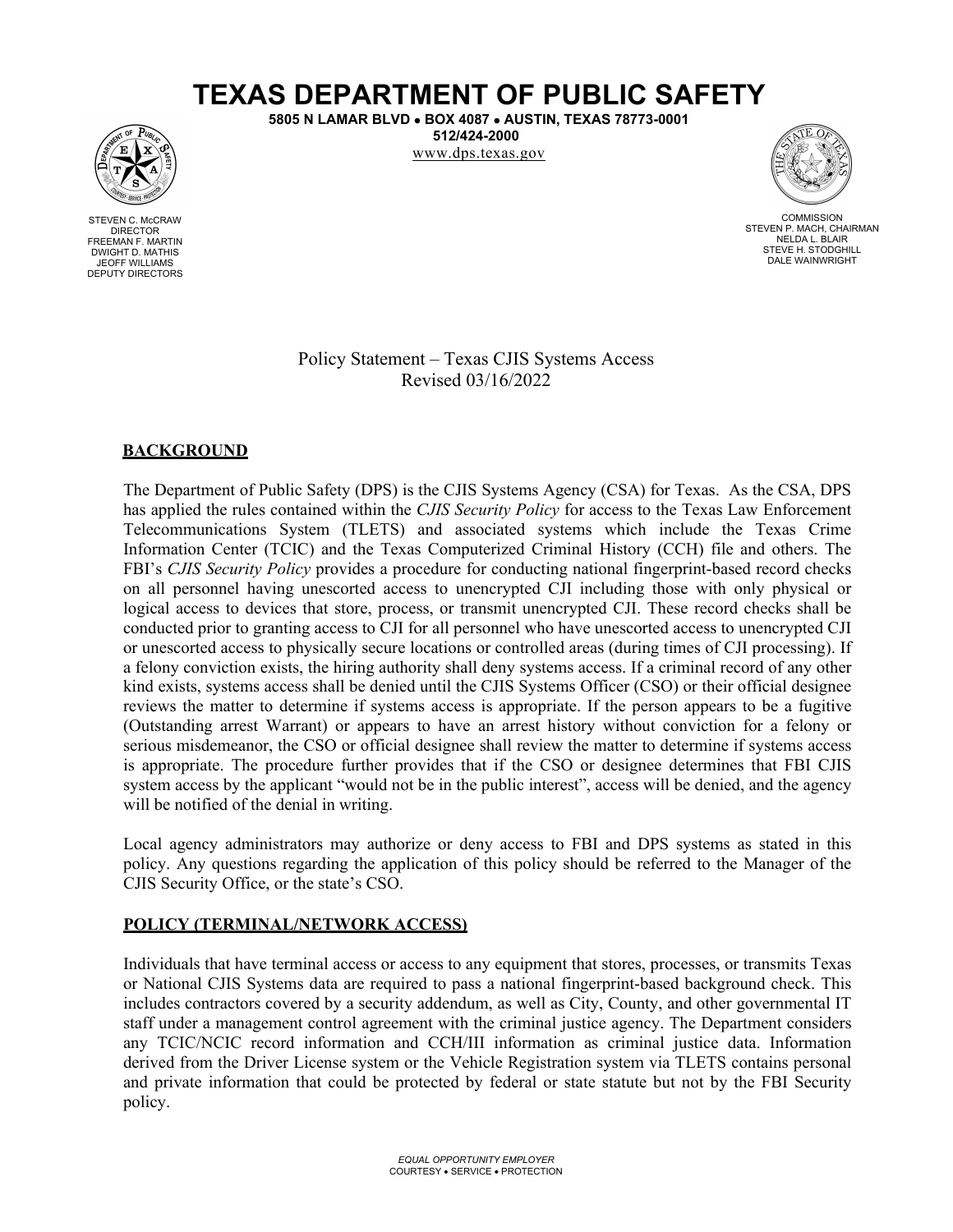When the local criminal justice agency is reviewing an individual's criminal history record information, please note that the Department considers a deferred adjudication as a conviction for screening purposes.

To establish a practical process for screening in Texas that is consistent with the CJIS Security Policy requirements, DPS is simply applying the criminal history background screening requirements within the Texas Commission on Law Enforcement (TCOLE) peace officer licensing rules to persons requesting access to the Texas and national CJIS systems.

#### **For persons who are peace officers:**

The Department will allow access to DPS and FBI systems when a peace officer has a valid active license from TCOLE. This means regardless of any criminal history background, the Department will not revoke a peace officer's access as long as the TCOLE license remains valid and active.

#### **For persons who are not peace officers:**

The Department will consider TCOLE peace officer criminal history screening rules to determine eligibility for systems access. The complete rules can be found in Title 37, Texas Administrative Code, Chapter 217. The chart enclosed represents the TCOLE rules utilized by the Department for access to the CJIS systems.

The DPS does not need to review every applicant. Local agency administrators may authorize or deny access to FBI and DPS systems as stated above. In instances where there are questions, please contact the Manager of the CJIS Security Office, Crime Records Division, as stated above.

The local agency administrator (i.e., Chief, Sheriff, or their equivalent) may request a wavier that would allow access to the DPS/FBI systems. To qualify for a waiver, an individual must have been convicted or placed on community supervision for a Class B misdemeanor at least five (5) years prior to the application. The agency head must articulate in writing the mitigating circumstances that exist with the case and must attest to the value of the individual to the criminal justice community. The request shall also include a statement that the public interest would be served by reducing the denial period. These requests shall be addressed to the CJIS Systems Officer (CSO) at the following resource address:

[security.committee@dps.texas.gov](mailto:security.committee@dps.texas.gov)

Should the TCOLE licensing rules be amended in the future, the Department will examine the rules as amended and determine whether they remain an appropriate measure of an individual's access to DPS and FBI systems.

### **POLICY (HARD-COPY ACCESS ONLY)**

To make the State of Texas fingerprint-based criminal history background check requirements consistent with the national standards as expressed in the CJIS Security Policy, it is no longer necessary to process a national fingerprint-based background check for those criminal justice agency employees that only have access to "hard-copy" criminal justice data. All other rules apply to these hard-copy only employees, the only change is that fingerprint-based criminal history background checks will not be necessary. Of course, agencies are still authorized to run these searches if they elect to do so.

*EQUAL OPPORTUNITY EMPLOYER*  COURTESY • SERVICE • PROTECTION Those employees with terminal access or access to any equipment that stores, processes, or transmits